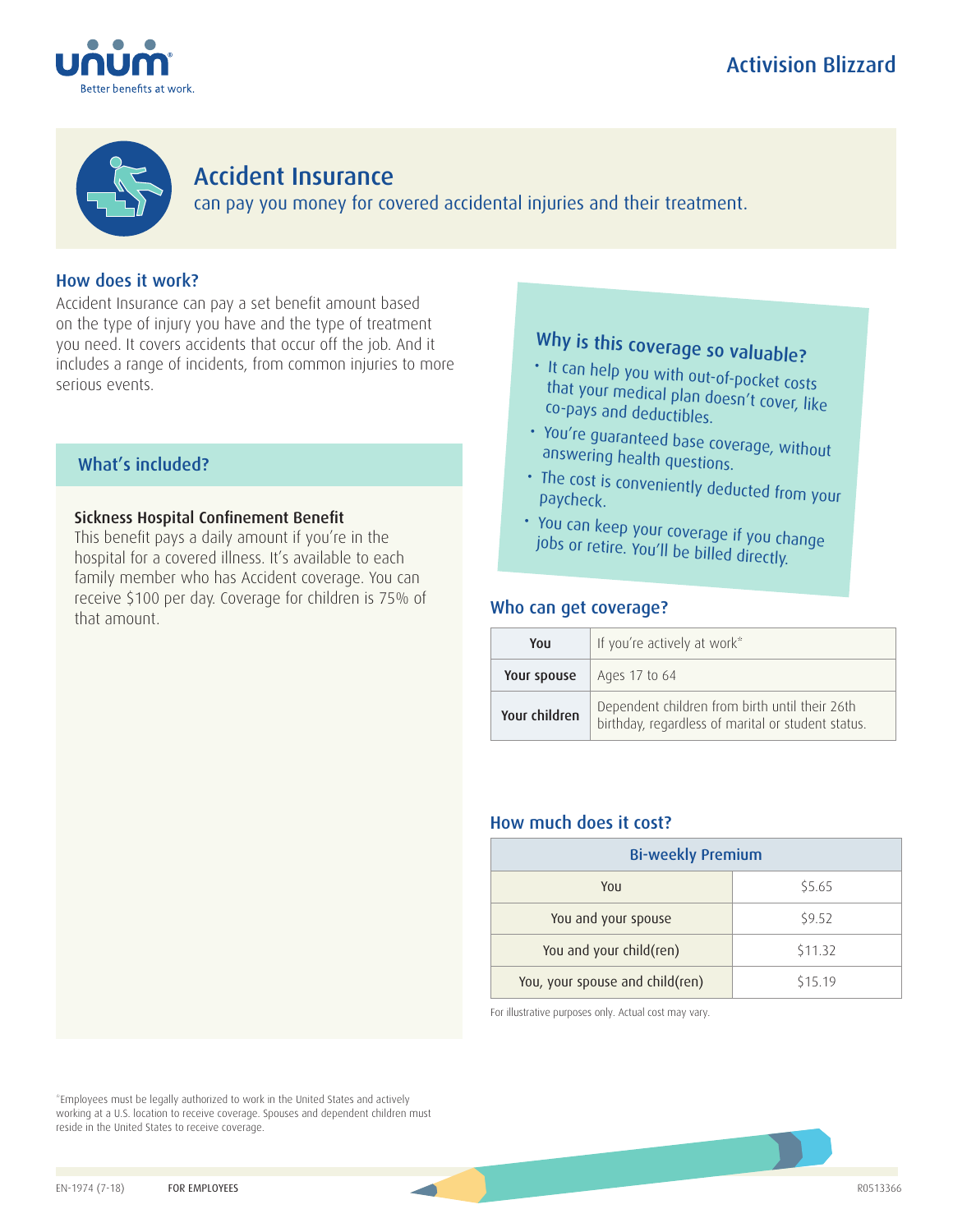## Accident Insurance – Schedule of Benefits

| <b>Covered injuries</b>                                      | <b>Benefit amount</b>                           |  |  |  |
|--------------------------------------------------------------|-------------------------------------------------|--|--|--|
| Fractures                                                    |                                                 |  |  |  |
| Open Reduction<br>(dependent on location of injury)          | \$150 to \$7,500                                |  |  |  |
| Closed Reduction<br>(dependent on location of injury)        | \$75 to \$3,750                                 |  |  |  |
| Chips                                                        | 25% of closed amount                            |  |  |  |
| Dislocations                                                 |                                                 |  |  |  |
| Open Reduction<br>(dependent on location of injury)          | \$300 to \$6,000                                |  |  |  |
| Closed Reduction<br>(dependent on location of injury)        | \$150 to \$3,000                                |  |  |  |
| Burns                                                        |                                                 |  |  |  |
| At least 10 square inches, but less<br>than 20 square inches | 2nd degree $-50$<br>3rd degree - \$2,500        |  |  |  |
| At least 20 square inches, but less<br>than 35 square inches | 2nd degree $-50$<br>3rd degree - \$5,000        |  |  |  |
| 35 or more square inches of the<br>body surface              | 2nd degree $-$ \$1,000<br>3rd degree - \$10,000 |  |  |  |
| Skin grafts for 2nd and 3rd<br>degree burns                  | 50% of burn benefit                             |  |  |  |
| Skin graft for any other accidental traumatic loss of skin   |                                                 |  |  |  |
| At least 10 square inches, but less<br>than 20 square inches | \$150                                           |  |  |  |
| At least 20 square inches, but less<br>than 35 square inches | \$250                                           |  |  |  |
| 35 or more square inches of the<br>body surface              | \$500                                           |  |  |  |
| Concussion                                                   | \$150                                           |  |  |  |
| Coma                                                         | \$10,000                                        |  |  |  |
| Ruptured disc                                                | \$800                                           |  |  |  |
| Knee cartilage                                               |                                                 |  |  |  |
| Torn with surgical repair                                    | \$750                                           |  |  |  |
| Exploratory surgery or cartilage<br>shaved, only             | \$150                                           |  |  |  |
| Laceration                                                   | \$25-\$600                                      |  |  |  |
| Tendon/ligament and rotator cuff                             |                                                 |  |  |  |
| Surgical repair of one                                       | \$800                                           |  |  |  |
| Surgical repair of two or more                               | \$1,200                                         |  |  |  |
| Exploratory surgery without repair                           | \$150                                           |  |  |  |
| Dental work, emergency                                       |                                                 |  |  |  |
| Extraction                                                   | \$100                                           |  |  |  |
| Crown                                                        | \$300                                           |  |  |  |
| Eye injury                                                   | \$300                                           |  |  |  |

| Emergency and<br>hospitalization benefits                                                                                                     | <b>Benefit amount</b> |
|-----------------------------------------------------------------------------------------------------------------------------------------------|-----------------------|
| Ambulance<br>(ground, once per accident)                                                                                                      | \$400                 |
| Air ambulance                                                                                                                                 | \$1500                |
| Emergency room treatment                                                                                                                      | \$150                 |
| Emergency treatment<br>in physician office/urgent<br>care facility                                                                            | \$75                  |
| Hospital admission<br>(admission or intensive care<br>admission once per covered accident)                                                    | \$1,000               |
| Intensive care admission<br>(same as above)                                                                                                   | \$1,500               |
| Hospital confinement<br>(per day up to 365 days)                                                                                              | \$200                 |
| Intensive care confinement<br>(per day up to 15 days)                                                                                         | \$400                 |
| Medical imaging test<br>(once per accident)                                                                                                   | \$200                 |
| Outpatient surgery facility service<br>(once per accident)                                                                                    | \$300                 |
| Pain management<br>(epidural, once per accident)                                                                                              | \$100                 |
| Treatment and<br>other services                                                                                                               | <b>Benefit amount</b> |
| Surgery benefit                                                                                                                               |                       |
| Open abdominal, thoracic                                                                                                                      | \$1,500               |
| Exploratory (without repair)                                                                                                                  | \$150                 |
| Hernia repair                                                                                                                                 | \$150                 |
| Physician follow-up visit<br>(2 visits per accident)                                                                                          | \$75                  |
| Chiropractic visit<br>(up to 3 visits per calendar year)                                                                                      | \$25                  |
| Therapy services (up to 10 per accident)                                                                                                      |                       |
| Occupational therapy                                                                                                                          | \$25                  |
| Speech therapy                                                                                                                                | \$25                  |
| Physical therapy                                                                                                                              | \$25                  |
| Prosthetic device or artificial limb                                                                                                          |                       |
| One                                                                                                                                           | \$750                 |
| More than one                                                                                                                                 | \$1,500               |
| Appliance (once per accident)                                                                                                                 | \$100                 |
| Blood, plasma and platelets                                                                                                                   | \$400                 |
| Travel due to accident<br>Transportation of more than 50+<br>miles from residence; 3 trips per<br>accident; max 1,200 miles per<br>round trip | \$0.40 per mile       |
| Lodging<br>(per night up to 30 days per<br>accident)                                                                                          | \$150                 |
| Rehabilitation unit confinement<br>(per day up to 15 days; max 30 days<br>per calendar year)                                                  | \$100                 |

| <b>Accidental death and other</b><br>covered losses                                                                                                                                                                                   | <b>Benefit amount</b> |
|---------------------------------------------------------------------------------------------------------------------------------------------------------------------------------------------------------------------------------------|-----------------------|
| Accidental death <sup>*</sup>                                                                                                                                                                                                         |                       |
| Employee                                                                                                                                                                                                                              | \$50,000              |
| Spouse                                                                                                                                                                                                                                | \$20,000              |
| Child                                                                                                                                                                                                                                 | \$10,000              |
| *The accidental death benefit triples if the insured individual<br>is injured as a fare-paying passenger on a common carrier:<br>Employee-\$150,000; spouse-\$60,000; child-\$30,000                                                  |                       |
| Initial accidental dismemberment - one benefit per<br>accident, not payable with initial accidental loss                                                                                                                              |                       |
| Loss of both hands or both feet; or                                                                                                                                                                                                   | \$15,000              |
| Loss of one hand and one foot; or                                                                                                                                                                                                     | \$15,000              |
| Loss of one hand or one foot;                                                                                                                                                                                                         | \$7,500               |
| Loss of two or more fingers, toes or<br>any combination; or                                                                                                                                                                           | \$1,500               |
| Loss of one finger or toe                                                                                                                                                                                                             | \$750                 |
| Loss of both hands or both feet; or loss of one hand and one<br>foot<br>Employee (prior to age 65)                                                                                                                                    | \$100,000             |
|                                                                                                                                                                                                                                       |                       |
| Spouse and child                                                                                                                                                                                                                      | \$50,000              |
| Employee (ages 65-69)                                                                                                                                                                                                                 | \$50,000              |
| Spouse and child                                                                                                                                                                                                                      | \$25,000              |
| Employee (70+ years old)<br>Spouse and child                                                                                                                                                                                          | \$25,000<br>\$12,500  |
| Accidental loss - paralysis, sight, hearing and speech<br>Initial accidental loss - one benefit per accident, not payable<br>with initial dismemberment                                                                               |                       |
| Permanent paralysis; or                                                                                                                                                                                                               | \$15,000              |
| Loss of sight of both eyes; or                                                                                                                                                                                                        | \$15,000              |
| Loss of sight of one eye; or                                                                                                                                                                                                          | \$7,500               |
| Loss of the hearing of one ear                                                                                                                                                                                                        | \$7,500               |
| Catastrophic accidental loss $\dagger$ — once per lifetime, not<br>payable with catastrophic dismemberment<br>Permanent paralysis; or loss of hearing in both ears; or loss of<br>the ability to speak; or loss of sight of both eyes |                       |
| Employee (prior to age 65)                                                                                                                                                                                                            | \$100,000             |
| Spouse and child                                                                                                                                                                                                                      | \$50,000              |
| Employee (ages 65-69)                                                                                                                                                                                                                 | \$50,000              |
| Spouse and child                                                                                                                                                                                                                      | \$25,000              |
| Employee (70+ years old)                                                                                                                                                                                                              | \$25,000              |
| Spouse and child                                                                                                                                                                                                                      | \$12,500              |
| †Catastrophic accidental loss benefit - payable after fulfilling<br>a 365 day elimination period.                                                                                                                                     |                       |

Accident coverage is a limited policy.

Underwritten by:

Unum Life Insurance Company of America, Portland, Maine

The information is not intended to be a complete description of the insurance coverage available. The policy or its provisions may vary or be unavailable in some states. The policy has exclusions and limitations which may affect any benefits payable. For complete details of coverage and availability, please refer to policy form GA-1 or contact your Unum representative. © 2018 Unum Group. All rights reserved. Unum is a registered trademark and marketing brand of Unum Group and its insuring subsidiaries.

Level 2 with AD&D